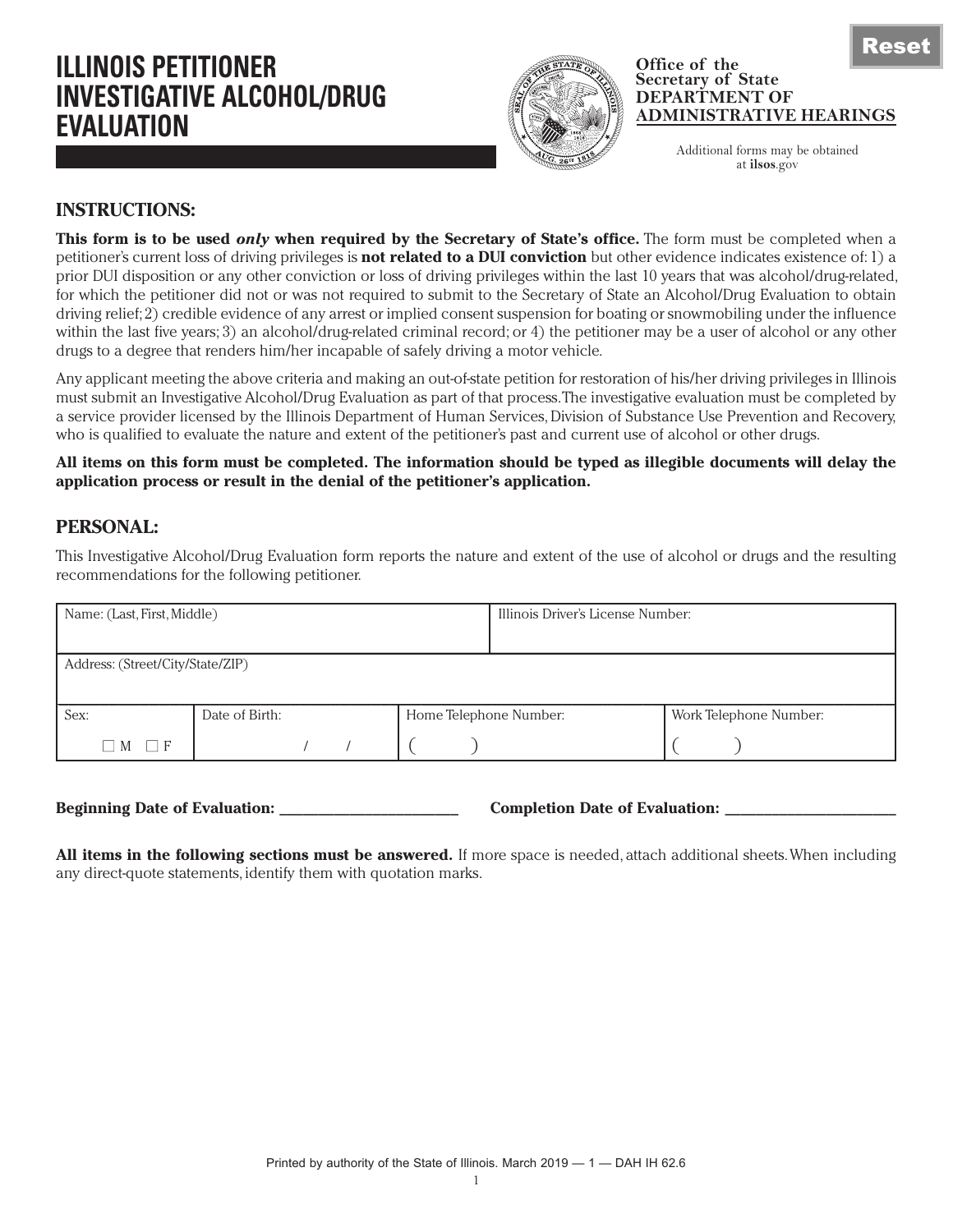### **ALCOHOL/DRUG USE HISTORY:**

1. Provide a complete and accurate chronological history of the petitioner's alcohol and drug use **from the onset of use up to and including his/her last alcohol/drug-related arrest and from the last alcohol/drug-related arrest through the date of this evaluation and/or current abstinent date.** Include frequency, type, amount and duration of said patterns, along with a clear and complete explanation for any variance in said patterns. This must include frequency of intoxications, any drug use, and amounts needed to become intoxicated. List any and all prior attempts at abstinence. Indicate whether mixed drinks are single shot, doubles or free-poured; beers are 12-ounce, 16-ounce, 24-ounce, 32-ounce or 40-ounce containers; and glass size in ounces if consuming wine or mixed drinks. Report the petitioner's first intoxication and whether he/she exhibited vivid recall of this event. Report when the petitioner first exhibited alcohol/drug-related problems.

2. What additional symptoms and/or alcohol/drug-related problems has the petitioner experienced throughout his/her drinking and other drug use history?

| a.      | NO.           |
|---------|---------------|
| b.      | $\Box$ NO     |
| C.      | $\Box$ NO     |
| d.      | $\Box$ NO     |
| e.      | $\Box$ NO     |
| f.      | $\Box$ NO     |
| g.      | $\Box$ NO     |
| h.      | $\Box$ NO     |
| 1.      | $\Box$ NO     |
| $\cdot$ | $\Box$ NO     |
| k.      | $\Box$ NO     |
| I.      | $\Box$ NO     |
| m.      | $\Box$ NO     |
| n.      | $\Box$ NO     |
| O.      | $\Box$ NO     |
| D.      | $\Box$ NO     |
| q.      | $\Box$ NO     |
| r.      | $\Box$ NO     |
| S.      | NO.<br>$\Box$ |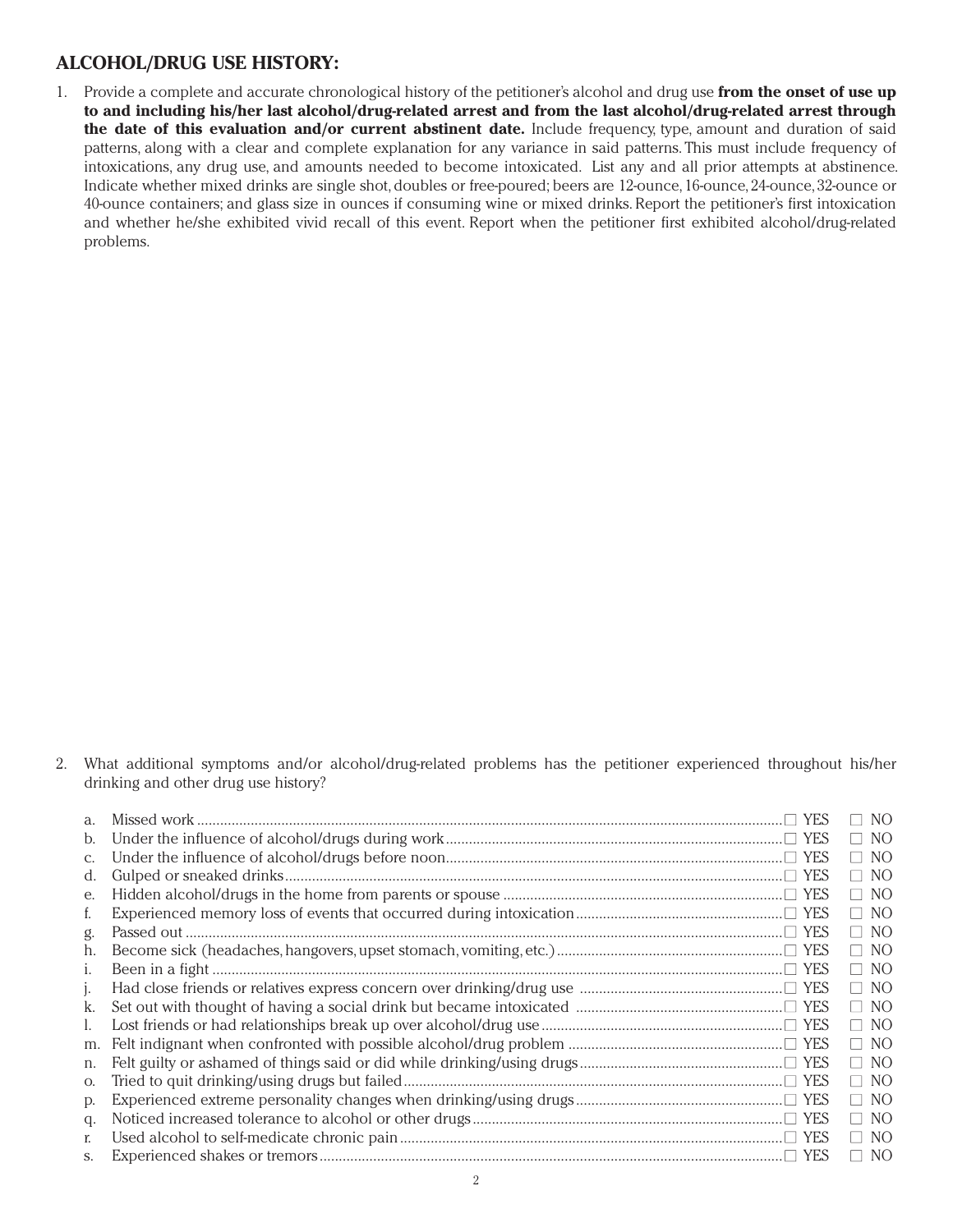- 3. If using the DSM V criteria to determine petitioner's classification, then check the symptoms identified for **Alcohol/Drug Risk Assignment**:
	- (1) \_\_\_\_ Is often taken in larger amounts or over a longer period than was intended.
	- (2) \_\_\_\_ There is a persistent desire or unsuccessful efforts to cut down or control use.
	- (3) \_\_\_\_ A great deal of time is spent in activities necessary to obtain, use or recover from its effects.
	- (4) \_\_\_\_ Craving, or a strong desire or urge to use.
	- (5) \_\_\_\_ Recurrent use resulting in a failure to fulfill major role obligations at work, school or home.
	- (6) \_\_\_\_ Continued use despite having persistent or recurrent social or interpersonal problems caused or exacerbated by the effects of the substance use.
	- (7) \_\_\_\_ Important social, occupational or recreational activities are given up or reduced because of substance use.
	- (8) \_\_\_\_ Recurrent substance use in situations in which it is physically hazardous.
	- (9) \_\_\_\_ Use is continued despite knowledge of having a persistent or recurrent physical or psychological problem that is likely to have been caused or exacerbated by alcohol or other drug.
	- (10) \_\_\_\_ Tolerance, as defined by either of the following: A need for markedly increased amounts of substance to achieve intoxication or desired effect; or A markedly diminished effect with continued use of the same amount.
	- (11) \_\_\_\_ Withdrawal, as manifested by either of the following:

The characteristic withdrawal syndrome for alcohol or drugs.

Alcohol or drugs are taken to relieve or avoid withdrawals.

4. Is there a family history of alcoholism/drug addiction in the petitioner's immediate family?  $\Box$  **YES**  $\Box$  **NO** If yes, indicate the family member's relationship to the petitioner.

5. Is there a history of any alcohol- or other drug-related treatment?  $\Box$  **YES**  $\Box$  **NO** If yes, provide the names and locations of the treatment programs and the dates such treatment occurred. The petitioner must document his/her most recent treatment. The petitioner must submit a Treatment Verification Form and Treatment Discharge Summary completed by the treatment program that provided the treatment.

6. Is there an indication of any current significant physical, emotional/mental health or psychiatric disorders?  $\Box$  **YES**  $\Box$  **NO** If yes, the petitioner must submit a separate document from the attending physician, psychiatrist or counselor that reports the diagnosis, current status and a prognosis. If mental health treatment was completed in the last five years, a comprehensive discharge summary must be submitted from the most recent treatment program that provided the treatment. The petitioner will be informed whether a Medical Report Form is required.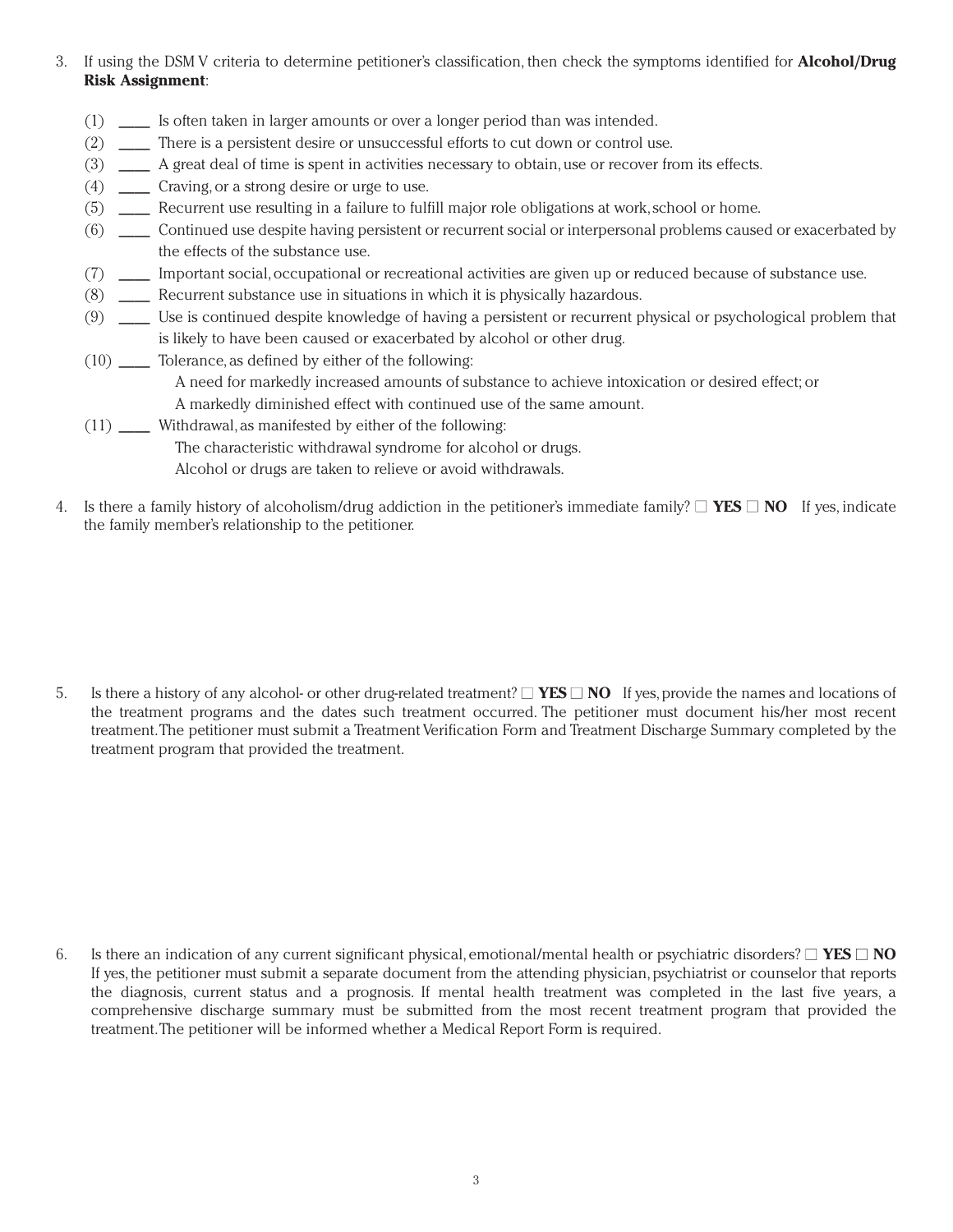7. Is the petitioner taking any medication (prescription or over-the-counter) that when taken alone or in combination with alcohol or other drugs might impair driving ability?  $\Box$  **YES**  $\Box$  **NO** If yes, identify the medication and discuss any potential impairment. The petitioner will be informed whether a Medical Report Form is required.

# **DRIVING HISTORY:**

1. How many **DUI arrests** does the petitioner acknowledge? \_\_\_\_\_\_\_\_\_ Report **all alcohol/drug-related driving arrests** (DUI, Illegal Transportation of Alcohol, Fleeing and/or Attempting to Elude a Police Officer, Leaving the Scene of a Property Damage, Personal Injury and/or Fatal Motor Vehicle Crash, Driving Without a Valid License or Permit, Driving While Suspended/Revoked, Auto Theft, Reckless Homicide, Reckless Driving, etc., in any state). Include a description of the offense; date of arrest; state where it occurred; disposition of the offense; any breath, blood and urine test results; and whether the petitioner is currently on probation or parole for any of the offenses.

- 2. Discuss in detail the most recent DUI arrest. This should include, at a minimum, the following:
	- a. Time and day of arrest:
	- b. Reason stopped:
	- c. Type and amount of alcohol consumed over what period of time: \_\_\_\_\_\_\_\_\_\_\_\_\_\_\_\_\_\_\_\_\_\_\_\_\_\_\_\_\_\_\_\_\_\_\_\_\_\_\_\_\_\_\_\_
	- d. Petitioner's perception of the effect of the alcohol and/or drugs consumed:

Does the petitioner believe that he/she was under the influence at the time of the arrest?  $\Box$  **YES**  $\Box$  **NO** 

e. List any chemical test results, including breath, blood (distinguish whether serum-based or whole-blood) and urine:

\_\_\_\_\_\_\_\_\_\_\_\_\_\_\_\_\_\_\_\_\_\_\_\_\_\_\_\_\_\_\_\_\_\_\_\_\_\_\_\_\_\_\_\_\_\_\_\_\_\_\_\_\_\_\_\_\_\_\_\_\_\_\_\_\_\_\_\_\_\_\_\_\_\_\_\_\_\_\_\_\_\_\_\_\_\_\_\_\_\_\_\_\_\_\_\_\_\_\_\_

\_\_\_\_\_\_\_\_\_\_\_\_\_\_\_\_\_\_\_\_\_\_\_\_\_\_\_\_\_\_\_\_\_\_\_\_\_\_\_\_\_\_\_\_\_\_\_\_\_\_\_\_\_\_\_\_\_\_\_\_\_\_\_\_\_\_\_\_\_\_\_\_\_\_\_\_\_\_\_\_\_\_\_\_\_\_\_\_\_\_\_\_\_\_\_\_\_\_\_\_

\_\_\_\_\_\_\_\_\_\_\_\_\_\_\_\_\_\_\_\_\_\_\_\_\_\_\_\_\_\_\_\_\_\_\_\_\_\_\_\_\_\_\_\_\_\_\_\_\_\_\_\_\_\_\_\_\_\_\_\_\_\_\_\_\_\_\_\_\_\_\_\_\_\_\_\_\_\_\_\_\_\_\_\_\_\_\_\_\_\_\_\_\_\_\_\_\_\_\_\_

- f. Time of first drink: Time of last drink: Time breath or chemical test given: Total consumption metabolism time (from the first drink until test given):
- g. Does the blood-alcohol concentration (BAC) reading of \_\_\_\_\_\_\_\_\_\_ correlate with the amount of alcohol consumed, total consumption metabolism time and the petitioner's body weight  $\Box$  at that time?  $\Box$  **YES**  $\Box$  **NO** Explain:

h. Type of substance used (other than alcohol): \_\_\_\_\_\_\_\_\_\_\_\_\_\_\_\_\_\_\_\_\_\_\_\_\_\_\_\_\_\_\_\_\_\_\_\_\_\_\_\_\_\_ Amount of substance used: \_\_\_\_\_\_\_\_\_\_\_\_\_\_\_\_\_\_\_\_\_\_\_\_\_\_\_\_\_\_\_ Time period substance was used: \_\_\_\_\_\_\_\_\_\_\_\_\_\_\_\_\_\_ Last time substance used before the alcohol/drug related arrest: \_\_\_\_\_\_\_\_\_\_\_\_\_\_\_\_\_\_\_\_\_\_\_\_\_\_\_\_\_\_\_\_\_\_\_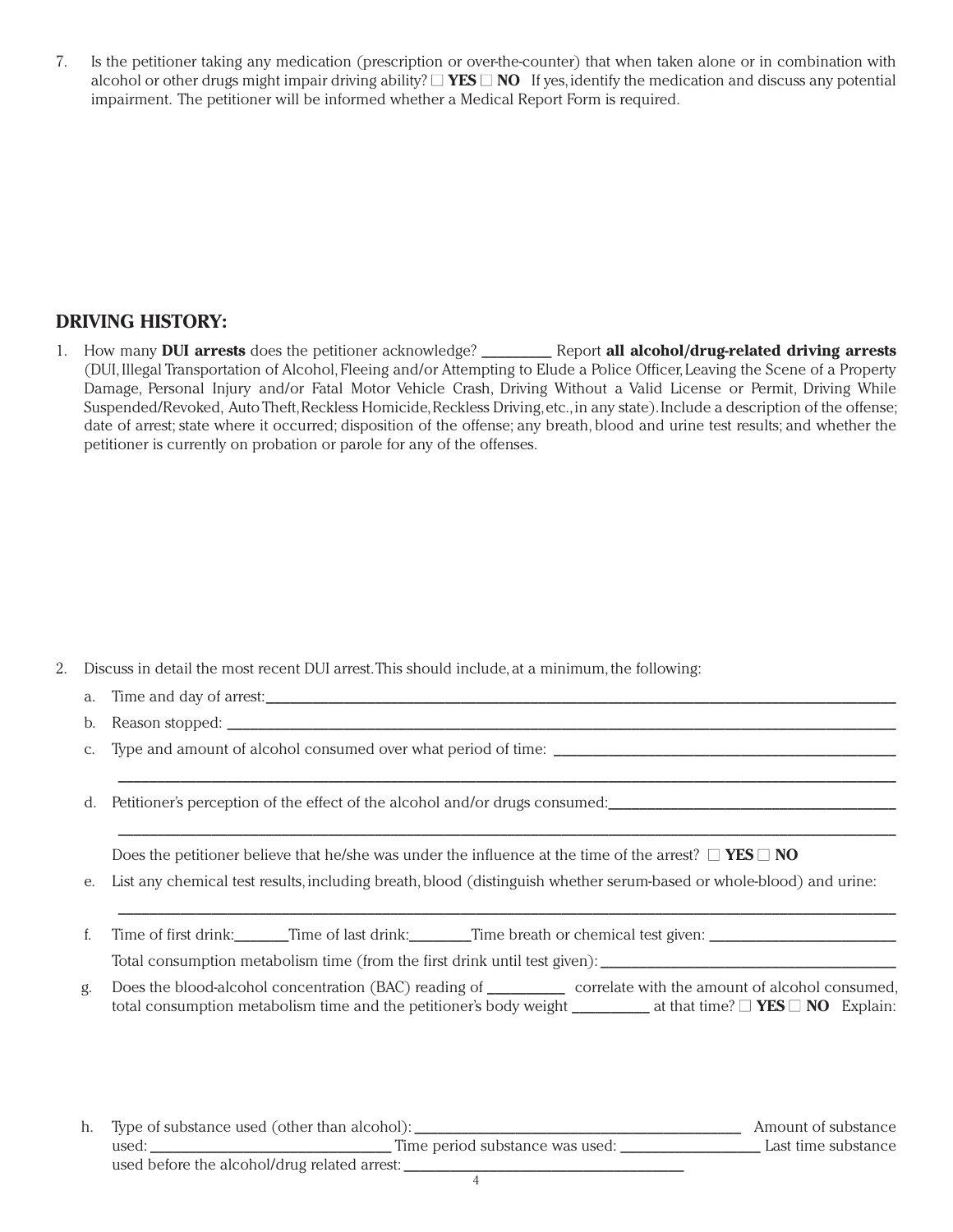#### **All other alcohol/drug-related arrests, in any state, including felonies, misdemeanors, petty offenses, and local ordinances:**

1. How many alcohol- and/or drug-related arrests, **not previously discussed**, does the petitioner acknowledge? Report all such arrests, including a description of offense; date of arrest; state where occurred; disposition of the offense; and whether the petitioner is currently on probation or parole for any of the offenses.

2. Discuss the last alcohol/drug-related **non-DUI arrest**, including the circumstances before, during and after the arrest.

### **CORROBORATION:**

This section must include information from the following sources:

- A. **Interview with a Significant Other May be a family member, friend, employer, parent/guardian, etc.** The summary should include, but not be limited to, the following information: significant other's name, age and relationship to the petitioner; how long he/she has known the petitioner; how often he/she sees the petitioner; how long he/she has maintained his/her present level of contact with the petitioner; and his/her perception of the petitioner's current alcohol or other drug use pattern and/or abstinence. **This interview requirement cannot be waived and must be conducted in every alcohol/drug evaluation completed.**
- B. **Objective Test** Any generally recognized testing instrument may be utilized if the test's reliability and validity has been demonstrated by means of accepted statistical methods and procedures. Identify the objective test administered and provide a summary interpretation of the results of the test.

Discuss how corroborative information from both the interview and the objective test either correlates or does not correlate with the information obtained from the petitioner.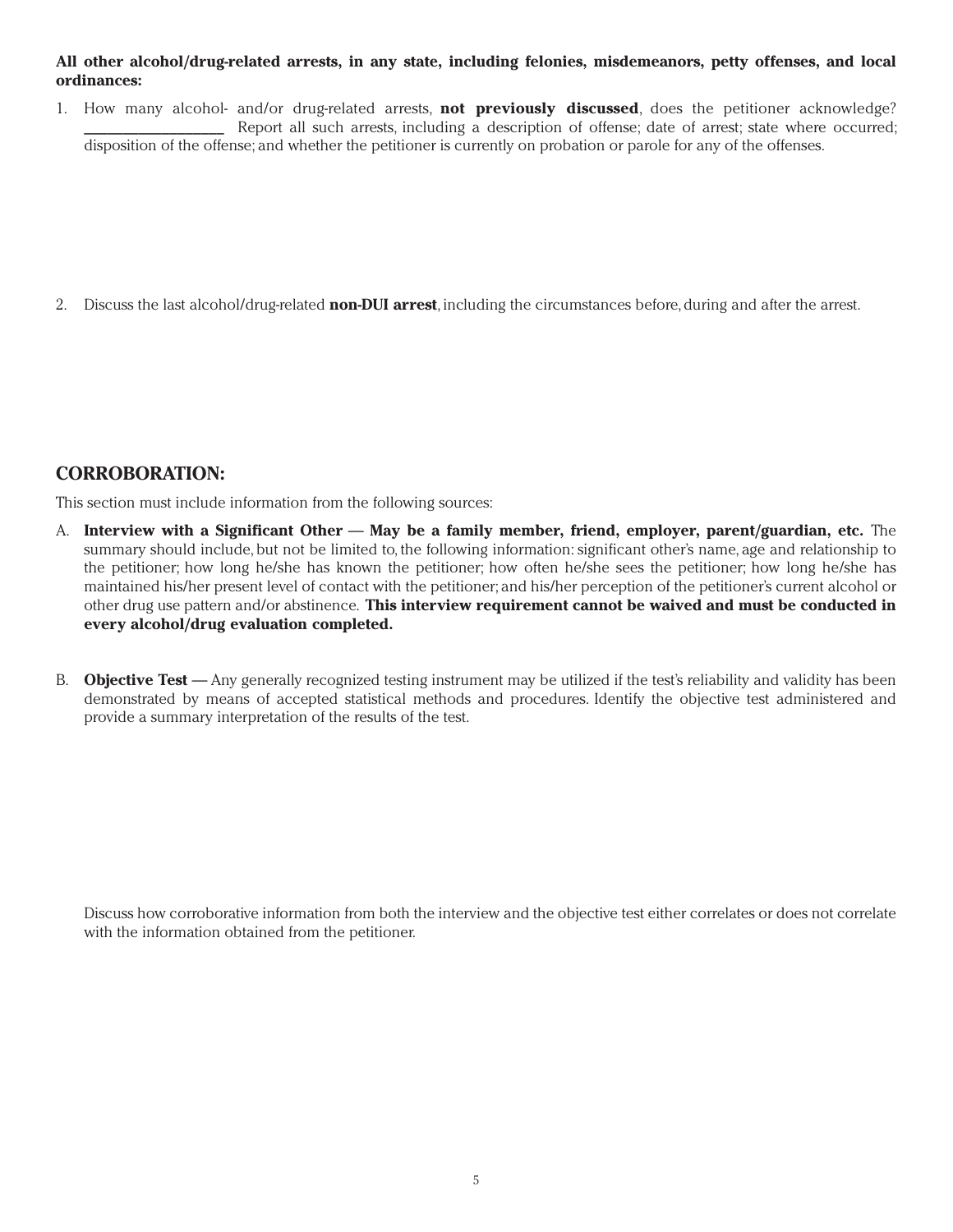# **CONCLUSION AND RATIONALE:**

Provide your clinical impression of what the investigative evaluation data indicates concerning the petitioner's past and current use of alcohol and/or other drugs. This should include whether you have identified a specific problem (including alcohol/drug abuse, alcohol/drug dependency, mental health problems) and, if so, whether that problem has been resolved in your opinion.

# **PRIOR DENIAL OF DRIVING RELIEF:**

Complete items a, b, c, and d **only** if the petitioner has been denied driving relief from a previous application.

#### **The evaluator/treatment provider's response may be completed on agency letterhead and attached.**

- a. The petitioner must submit to the evaluator/treatment provider his/her **(a)** last Order/Letter of Denial; **(b)** and/or Letter of Rejection of Explanation from the BAIID Department regarding a BAC violation incurred while driving on an RDP or MDDP; **(c)** and/or Order/Letter issuing a Restricted Driving Permit but containing unresolved issues to be addressed prior to reinstatement. The evaluator/treatment provider must effectively address the significant issues raised therein. Was this documentation submitted? **■ YES ■ NO Petitioner's failure to provide this information may result in the denial of the application for driving relief.**
- b. Summarize how each significant issue was effectively addressed and/or resolved.

c. Provide a clear and complete explanation of why this additional information either changes or does not change the petitioner's classification and/or alters your clinical impression.